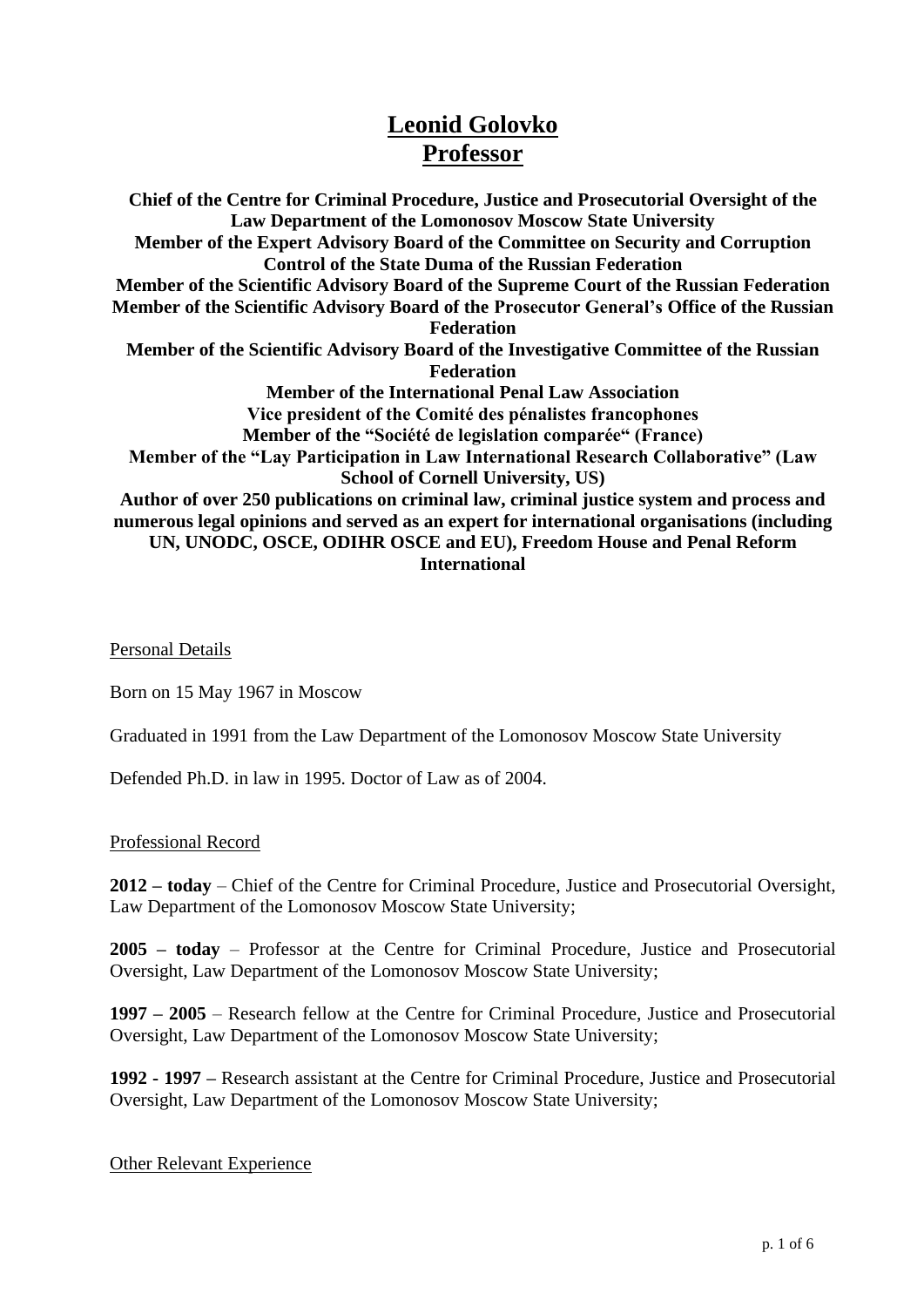- Internship at the European Institute of the Katholieke Universiteit, Leuven, Belgium, 1994 (October – December).
- Visiting professor of the Aix-Marseille III University in Aix-en-Provence, France, 2002 (April) and 2005 (January).
- Visiting professor of the Montpellier I University, France, 2005 (January) and 2008 (January).
- OSCE Visiting professor of the Turkmenistan State University, Ashgabat, Turkmenistan, 2010 (March) and 2011 (December).
- Visiting professor of the Casablanca University Hassan II Ain Chock, Morocco, 2011 (February).
- Visiting professor of the Al-Farabi Kazakh National University, Almaty, Kazakhstan, 2011 (December).

Visiting professor of the Bashkir State University, Ufa, Russian Federation, 2012 (April).

- Visiting professor of the Kazakh Humanitarian Law University, Astana, Kazakhstan, 2012 (December) and 2014 (November).
- Visiting professor of the National Research Tomsk State University, Russian Federation, 2013 (September).
- Visiting professor of the Aix-Marseille University in Aix-en-Provence, France, 2013 (November).
- Visiting professor of the University of Auvergne (Clermont-Ferrand I), France, 2014 (January).
- Visiting professor of the Siberian Federal University, Russian Federation, 2015 (September).
- Visiting professor of the University Clermont Auvergne, France, 2017 (January) and 2018 (January).
- Lecturer Master Programme « Exécution de la peine et droits de l'homme », University of Bordeaux, University of Pau, Ecole Nationale de l'Administration Pénitentaire, France, 2010, 2011, 2013.
- Lecturer on legal issues at the Katholieke Universiteit, Leuven, Belgium (1994); Université Catholique de Louvain, Belgium (1994); Mongolian State University, Mongolia (2001); Erevan State University, Armenia (2010); Yaroslav Mudryi National Law University, Ukraine (2012), Voronej State University, Russia (2015), Higher School of Economics, Moscow, Russia (2019).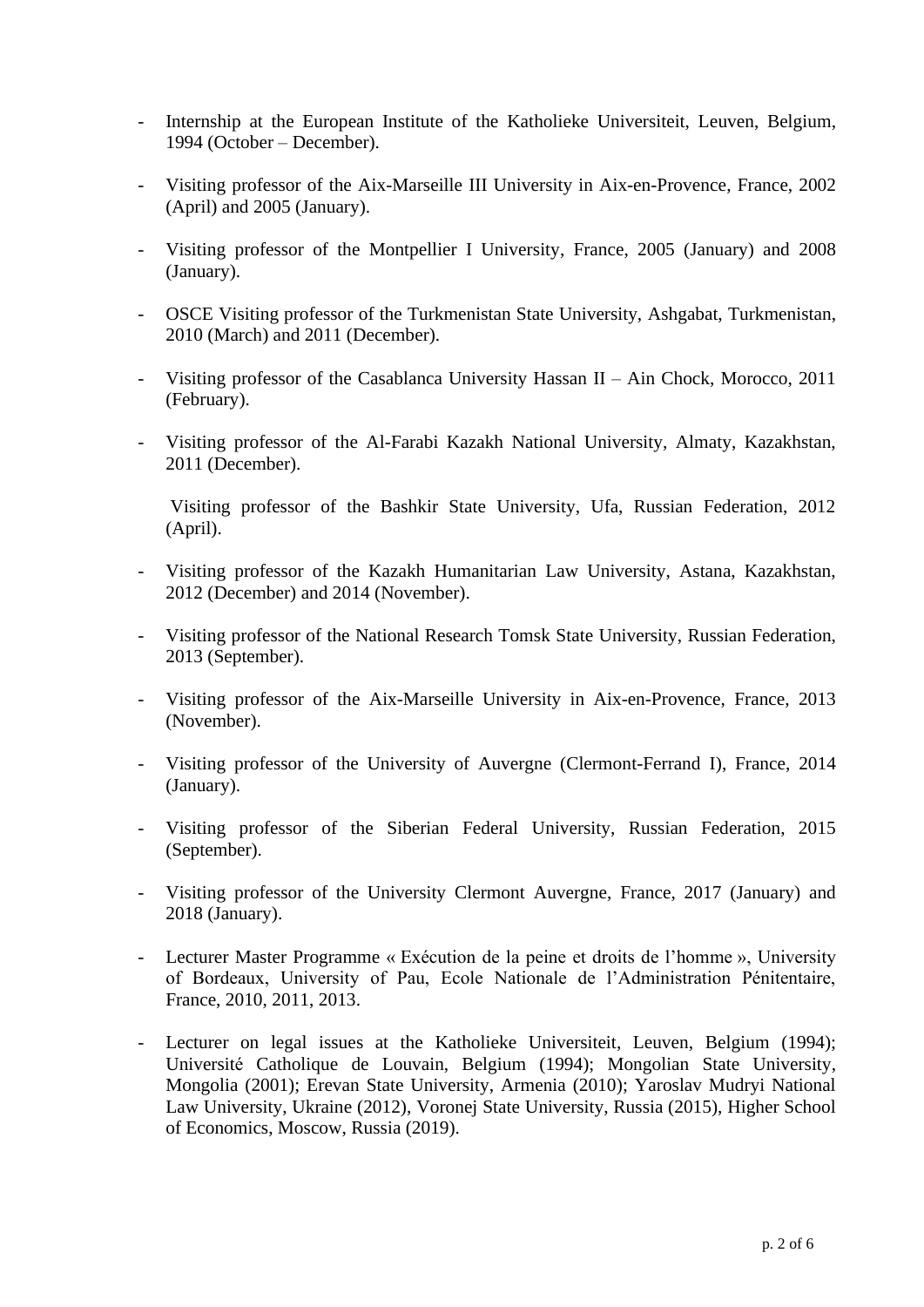- Rapporteur at symposia and conferences at research institutes and universities in Russia, France, Germany, Brazil, Ukraine, Armenia, Macedonia, Mongolia, Moldova, Kazakhstan, Kyrgyzstan, Tajikistan etc.

## Expert Credentials

- Member of the International Penal Law Association.
- Vice president of the Comité des pénalistes francophones.
- Member of the Expert Advisory Board of the Committee on Security and Corruption Control of the State Duma of the Russian Federation
- Member of the Scientific Advisory Board of the Supreme Court of the Russian Federation.
- Member of the Scientific Advisory Board of the Prosecutor General's Office of the Russian Federation.
- Member of the Scientific Advisory Board of the Investigative Committee of the Russian Federation.
- Member of the "Lay Participation in Law International Research Collaborative" (Law School of Cornell University, US).
- Member of the "Société de legislation comparé" (France).
- Member of the Working Group on the Russian Criminal Policy (February June 2014), Counsil of the Federation (Russian Parlement)
- Drafted numerous expert legal opinions and conclusions, including official legal conclusions for the Office of Democratic Institutions and Human Rights (ODIHR) of the OSCE, on specific legal matters of criminal justice system and analytical reports on the theoretical framework of the development of justice system in post-Soviet states;
- Served as expert for the Organisation for Security Cooperation in Europe (OSCE), Office of Democratic Institutions and Human Rights of the OSCE
- Participated in the Expert Forum on Criminal Justice System in Central Asia (Kazakhstan, 2008; Kyrgyzstan, 2009; Tajikistan, 2010), in the Seminar on Human Dimension and Rule of Law in the OSCE Region with Focus on Justice System (Poland, 2009).
- International Expert on Criminal Justice Reform, Project of the European Union and UNODC on Prison Reform in Kyrgyzstan (2010 – 2013)
- Served as an UN expert  $(2010 2015)$
- Served as an expert for *Freedom House* (USA).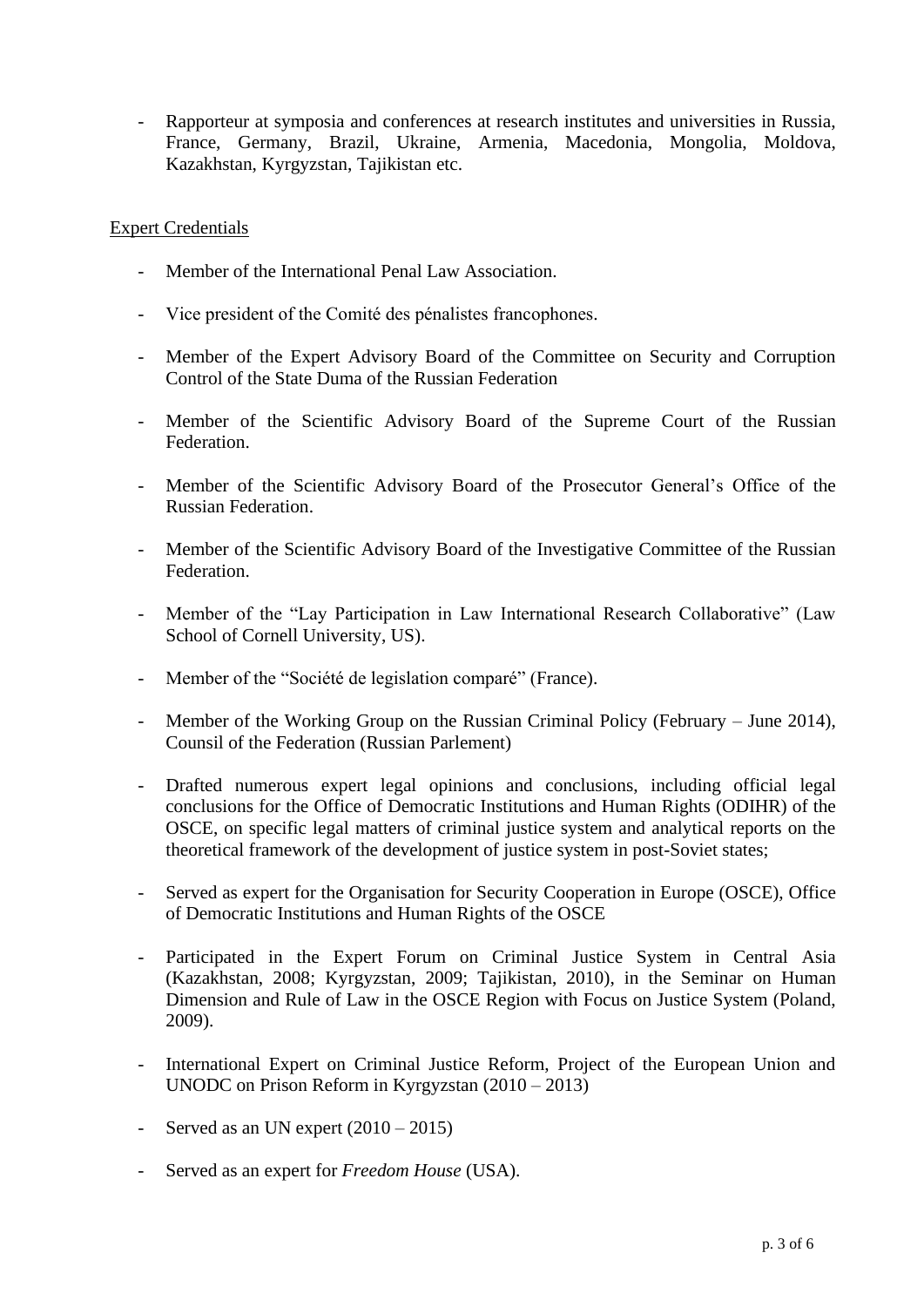- Served as an expert for *Penal Reform International* (UK).
- Served as an expert of the European Commission of the European Union and took part in the seminars on the Civil Society and Human Rights: EU – Kazakhstan and EU – Tajikistan in 2009.
- Member of the editorial board of the Lomonosov Moscow State University Law Review; Russian Journal of Criminal Law published by National Research Tomsk State University; Journal «*Judicial Power and Criminal Procedure*» published by Voronezh State University; Juridical Journal of Samara University; «*Revue pénitentiaire et de droit pénal*» (Paris, France); Revista ESMAT published by Escola Superior da Magistratura Tocantinese (Palmas, Brazil); and State and Law magazine published by the Russian Academy of Sciences (from 2000 to 2018).
- Recipient of the Shuvalov Award (1996) awarded by the Lomonosov Moscow State University.
- Author of over 250 publications on criminal law, criminal justice system and process, matters of judicial authority and status of judges, theory of law -- published in Russian, French, English, German, Chinese and Portuguese in Russia, Germany, France, Belgium, Switzerland, Italy, China, Brazil, Belarus, Kazakhstan, Kyrgyzstan, Armenia and Tajikistan and additionally translated and published in Georgia, Macedonia, Mongolia and Turkey, including:
	- **1.** *International legal assistance in criminal matters vs digitalization of criminal procedure: are the conceptions compatible in the context of the new US legislation* // State and Law (Armenia), 2021, № 2 (90), pages  $23 - 34$ .
	- **2.** *Crime control ou doing business: quelle politique pénale en matière économique et financière?* // Revista ESMAT (Brazil). Ano 12, № 19, 2020, jan. a jun, pp. 237 – 251.
	- **3.** *La protection des libertés et droits fondamentaux par le juge dans les phases préparatoires du procès pénal russe* // Revista ESMAT (Brazil). Ano 9, № 12, 2017, jan. a jun., pp. 101 – 111.
	- **4.** *Panorama de droit pénal russe (2012 – 2015)* // Revue pénitentiaire et de droit pénal, 2016, № 2, pp. 479 – 494.
	- **5.** *L'évolution de la justice en Russie : routine des réformes ou transition éternelle* // Est Europa. Revue d'études politiques et constitutionnelles. 2014. Numéro spécial № 1. Les 20 ans de la Constitution russe, pp. 123 – 136.
	- **6.** *Befugnisse des Gerichts bei der Anklagerücknahme durch den Staatsanwalt oder bei einer Anklageänderung* // Die strafprozessuale Hauptverhandlung zwischen inquisitorischem und adversatorischem Modell. Eine rechtsvergleichende Analyse am Beispiel des deutschen und des zentralasiatischen Strafprozessrechts / F.-C. Schroeder, M. Kudratov (Hrsg.). Frankfurt am Main. Peter Lang. 2014, ss. 109 – 140
	- **7.** *Einfluss der gerichtlichen Kontrolle auf ein Strafprozessmodell* // Die strafprozessuale Hauptverhandlung zwischen inquisitorischem und adversatorischem Modell. Eine rechtsvergleichende Analyse am Beispiel des deutschen und des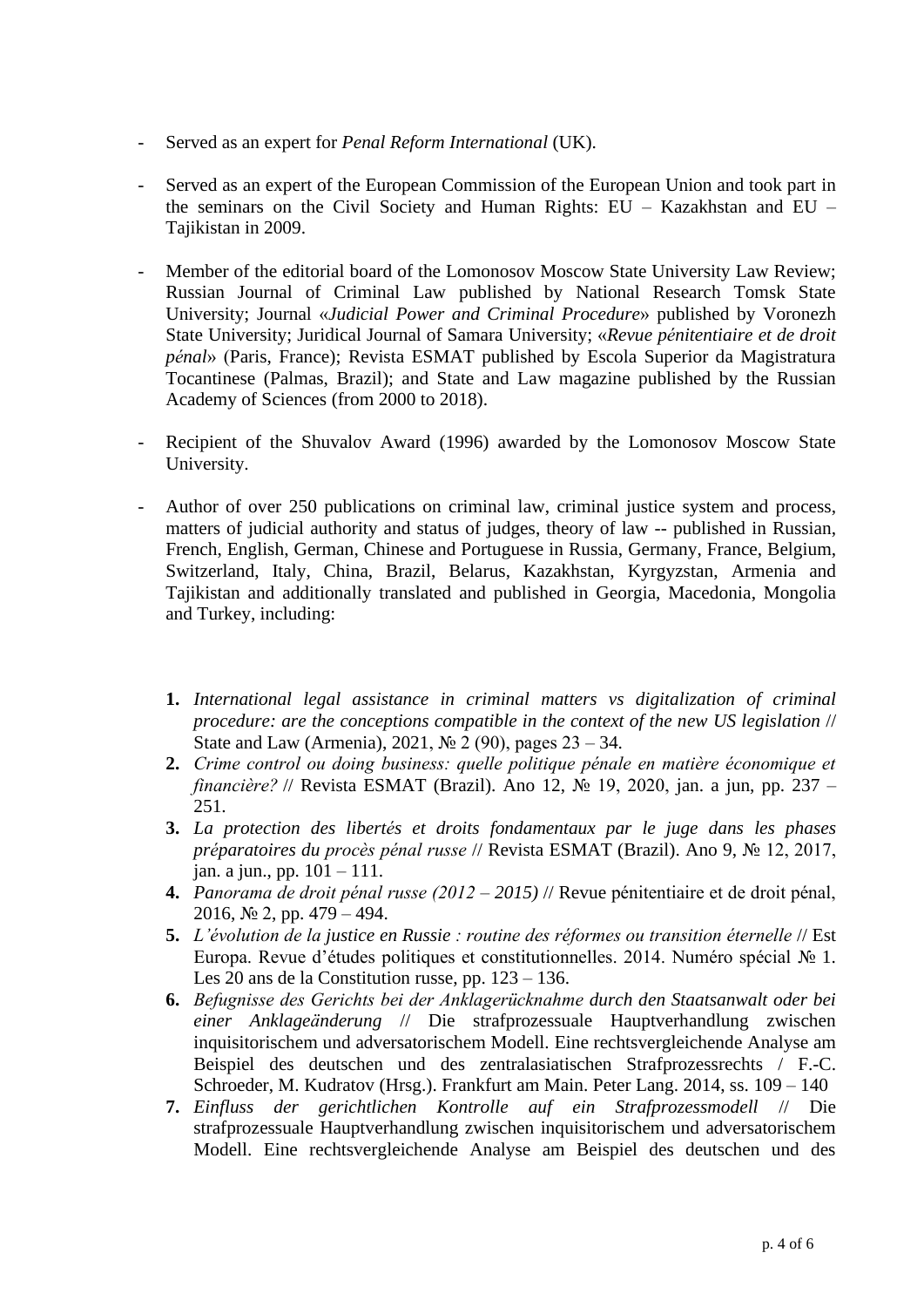zentralasiatischen Strafprozessrechts / F.-C. Schroeder, M. Kudratov (Hrsg.). Frankfurt am Main. Peter Lang. 2014, ss. 53 – 79.

- **8.** *L'espace institutionnel du droit pénal russe dans le contexte comparé* // Revue internationale de Criminologie et de Police technique et scientifique. Vol. LXVI, 2013, № 3, pp. 283 – 294.
- **9.** *Panorama de droit pénal russe (2008 – 2011)* // Revue pénitentiaire et de droit pénal, 2011, № 4, pp. 857 – 878.
- **10.** *The Space for Legal Reform in Central Asia : Between Political Limits and Theoretical Deformations* // OSCE Yearbook 2010, Instutute for Peace Research and Security Policy at the University of Hamburg / IFSH, Nomos, Baden-Baden, 2011, pp.  $105 - 115$ .
- **11.** *Politische Grenzen und theoretische Deformationen: wenig Raum für Rechtsreformen in Zentralasien* // Jahrbuch zur Organisation für Sicherheit und Zusammenarbeit in Europa (OSZE) 2010. Band 16 – 2010. IFSH (ed.). Baden-Baden. Nomos Verlagsgesellschaft, 2011, ss. 119 – 131.
- **12.** *Prospects of Establishing Independent Judiciary in the Republic of Uzbekistan* // English Supplement to Legal Policy Research Centre's Yearbook 2009. Almaty. LPRC. 2010, pp. 102 – 128.
- **13.** *Les cours militaires russes: juridictions de droit commun, juridictions spécialisées ou juridictions d'exception?[Russian Courts-Martial: Courts of General Jurisdiction, Specialised Courts or Extraordinary Courts ?]* // The Journal of Power Institutions in Post-Soviet Societies (PIPSS Electronic ISSN 1769-7069). Pipss. org: Issue 8 – 2008 – Military Justice in Russia [\(http://www.pipss.org/document1](http://www.pipss.org/document)173.html). pp. 10 – 25.
- **14.** *Le nouveau Code de procédure pénale russe: quel modèle de procès pénal pour la Russie?* // Revue d'études comparatives Est-Ouest. Vol. 38, 2007, № 2, pp. 31 – 44.
- **15.** *New Russian Criminal Procedural Code in the contexte of the Comparative Criminal Procedural Law* // State and Law, 2002, № 5, pages 51 – 61.
- **16.** *Le nouveau code pénal de la Russie* // Revue de science criminelle et de droit pénal comparé, 1997, № 3, pp. 561 – 577.
- **17.** L'évolution de la procédure pénale russe // Revue de Droit Pénal et de Criminologie, 1995, № 3, pp. 235 – 248.
- Author of books:
	- *- Pre-trial in French Justice System,* Moscow, *1995* (in Russian);

*- French Criminal Procedural Code (translation, introduction and commentary)*, Moscow, 1996 (in Russian);

*- Le code pénal russe de 1997 (traduction et commentaire)*. Paris, Cujas, 1998 (in French);

*- Criminal Justice Process in Western States* (co-authored), Moscow, 2001, 2002 (2nd edition) (in Russian), and published in Georgia in 2007 (in Georgian);

*- Alternatives to Criminal Prosecution in Modern Law,* St. Petersburg*,* 2002 (in Russian);

- *Practical Matters of Сriminal Justice Process* /edited by O.L. Vasiliev, L.V. Golovko,  $4<sup>nd</sup>$  ed, 2004;  $5<sup>nd</sup>$  ed, 2006; edited by L.V. Golovko,  $6<sup>nd</sup>$  ed. 2017 (in Russian);

- *Materials for building the Comparative Law of Criminal Procedure,* Moscow, 2009 (in Russian);

*- Les systems pénitentiaires dans le monde /* sous la dir. de J.-P. Céré et C.E.A. Japiassu*,*  Paris, Dalloz. 2 éd. 2011; 3 éd. 2017 *(chapitre sur la Russie)* (in French);